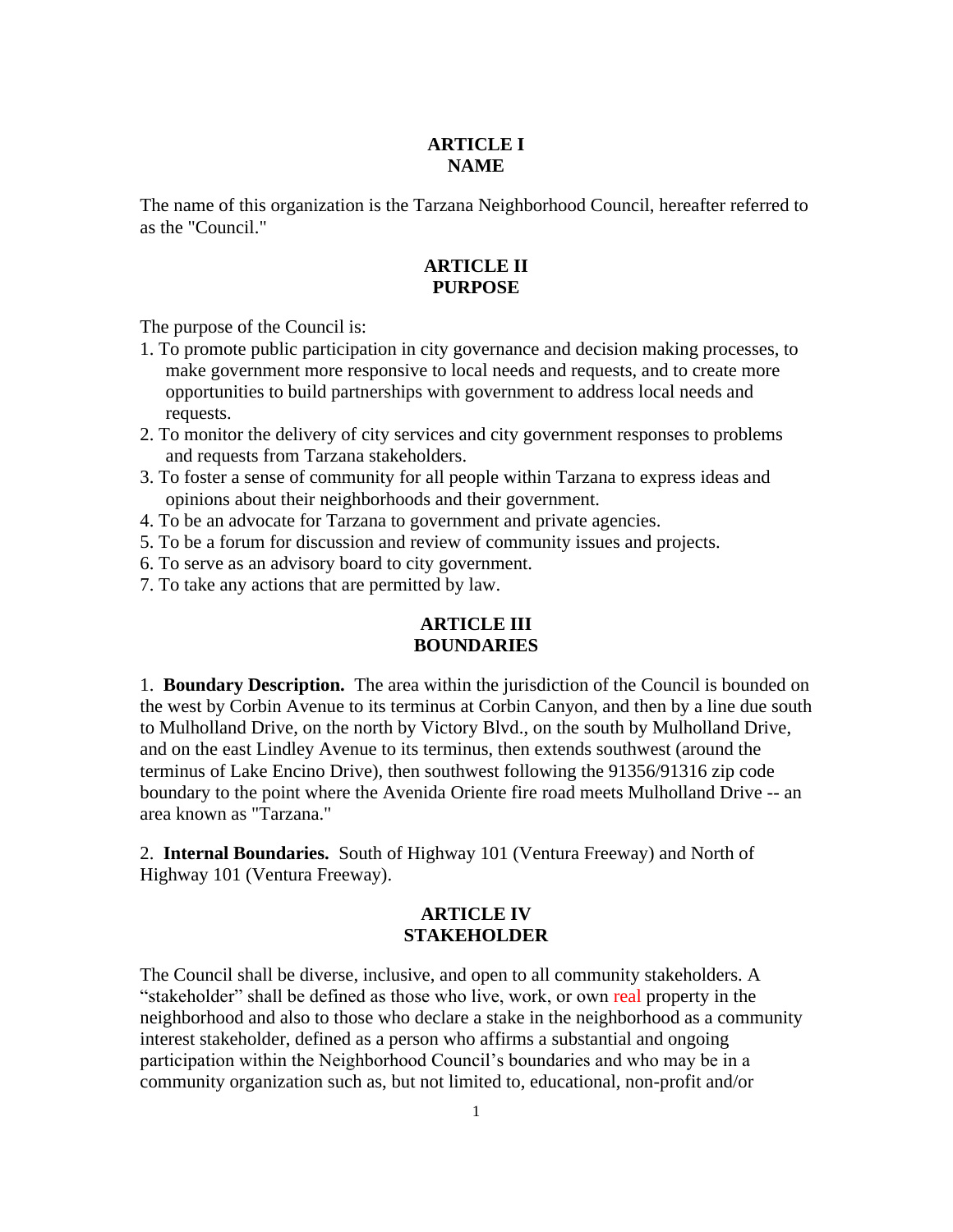religious organizations.

#### **ARTICLE V GOVERNING BOARD**

1. **Composition.** The Board of Governors of the Council shall be composed of twentyone (21) members. They shall be represented as follows:

A. Six (6) area representatives

- 1. Three (3) from the area north of the Ventura Freeway to Victory Blvd. between the western and eastern boundaries described above to be known as the North Area.
- 2. Three (3) from the area south of the Ventura Freeway to Mulholland Drive 3. between the western and eastern boundaries described above to be known as the South Area.
- 3. Area representatives may be any stakeholder from their area who lives, works or owns property within that area of the neighborhood council boundaries.
- B. Two (2) residential renters
- C. Four (4) homeowners
- D. Three (3) business representatives (including employees)
- E. Four (4) at large representatives
- F. Two (2) reserved at large representatives

All members of the Board of Governors must be stakeholders of the Tarzana neighborhood during their entire term of office. All Board members must be at least eighteen (18) years of age on the day of the day of the election. A Board member can hold only one (1) stakeholder position. No single community stakeholder group shall comprise a majority of the Board, unless extenuating circumstances are warranted and approved by the Department of Neighborhood Empowerment.

2. **Quorum.** A quorum shall consist of ten (10) Board members.

3. **Official Actions.** Unless otherwise specified in these bylaws or the Neighborhood Council's standing rules, actions of the Board of Governors shall be by a simple majority vote of the Board members present and voting at any meeting, not including abstentions.

4. **Terms and Term Limits.** Terms of office for members of the Governing Board shall be for a period of two (2) years but may vary to accommodate for election dates and/or Board certification times. There is no limit on the number of terms that may be served by a Board member or Officer.

5. **Duties and Powers.** Intentionally left blank

6. **Vacancies.** Any vacancy on the Governing Board may be filled by a representative from the appropriate stakeholder group by a majority vote of the Governing Board. Notice of the vacancy shall be publicized and names of persons desiring to serve on the Board shall be solicited from the appropriate stakeholder group.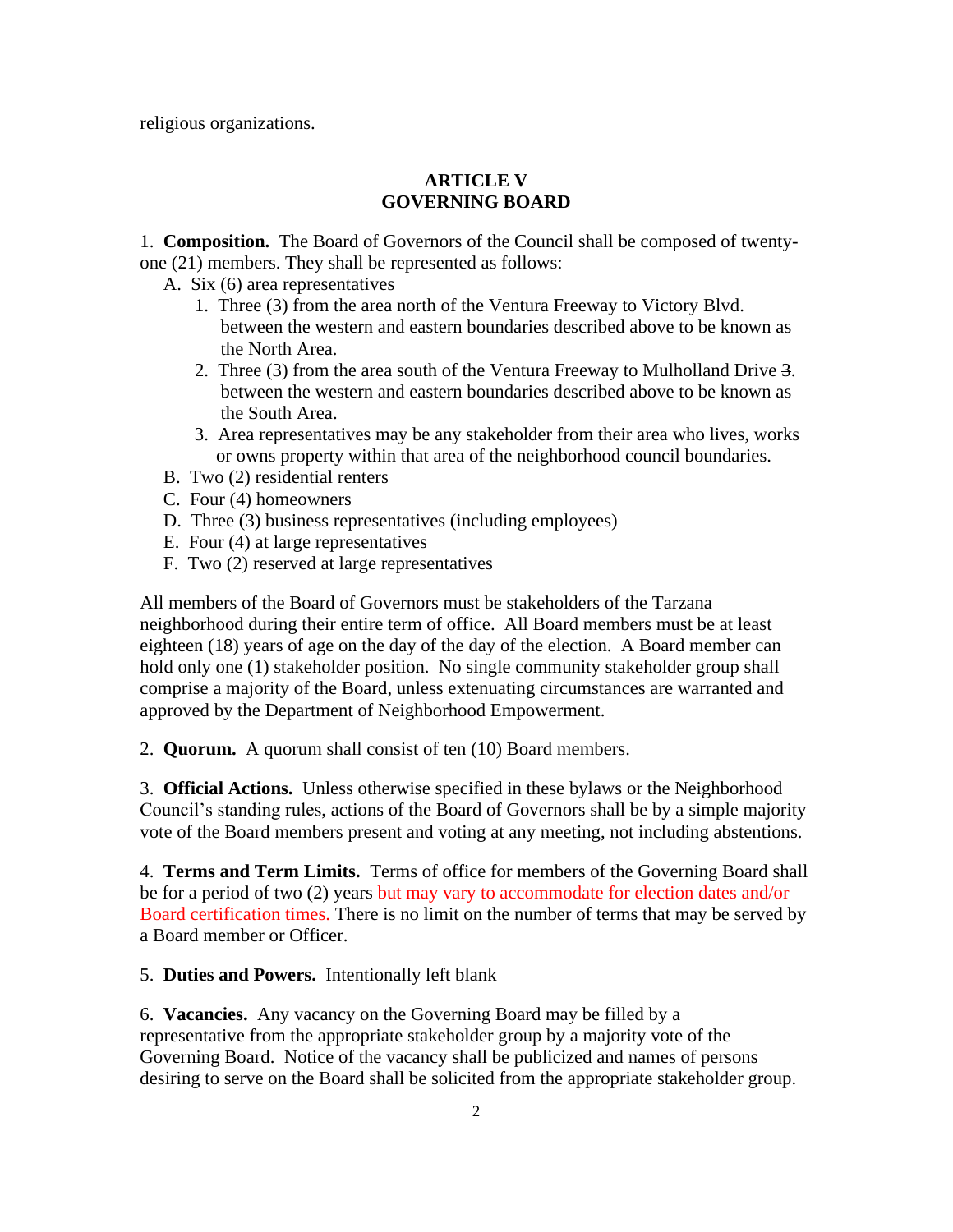The Board shall fill the vacancy from the stakeholder names submitted. Members so appointed shall hold office until the expiration of the present term of the position to which they are appointed. Any Board position that remains vacant for a period of sixty (60) days after the first notice of vacancy is publicized shall become an At Large position until the next election or selection.

7. **Absences.** Any Board member whether excused or unexcused who fails to attend at least one-half (1/2) of all six (6) Board meetings, other than except 'joint committee and special board meetings' or special board meetings immediately preceding, following or during the same time period as a regular meeting, during any twelve (12) month period beginning with the first absence, shall be subject to automatic removal from the Board. The question of whether a Board member is subject to automatic removal may be raised by any Board member. The minutes of Board meetings, regular or special, shall constitute the record of attendance of Board members. The President or other presiding officer shall have the fact of such removal and the reason therefore entered into the minutes of the Board meeting, regular or special, following the determination by the President or other presiding officer the Executive Secretary that the Board member is subject to automatic removal because of absences as noted above. Attendance at a city Neighborhood Council function or meeting by a Board member shall be entered into the minutes of the Board meeting and shall not be counted as an absence. The Board member attending the function or meeting shall be responsible for notifying the Pr3esident or Executive Secretary in advance.

Attendance at a meeting means being present at the meeting for at least one (1) hour or for the full period of the meeting if less than one (1) hour. It is the responsibility of the Board member who leaves early or arrives late to inform the Executive Secretary or the First VP to ensure the accurate time is recorded for the minutes of the meeting.

Notice of removal shall be in writing. Such notice shall, within five (5) sent to the Board member within fifteen (15) days of that the meeting where the Board member's removal occurred. Notice may be sent by first class mail or email to the member's last known physical or email address on file with the Council. Such The member is entitled to an appeal to the Board. Notice of any request for appeal and the reasons therefore along with any supporting documents shall be in writing. Notice may be made by depositing it in the U.S. mail, postage prepaid, addressed to the Council at PO Box 571016 Tarzana, CA 91257 or via email to Board President or Executive Secretary. Notice of appeal must be postmarked or emailed within thirty (30) days of the date of the removal notice. at the address then on file with the Department of Neighborhood Empowerment or its successor.

Upon receipt of the request for appeal, the reasons therefore and any supporting documents that may show the inaccuracy of the minutes, the matter of the appeal shall be placed on the agenda for the next regular meeting of the Board scheduled at least seven (7) days from the date of receipt of the request. The appeal shall be based only on the fact that the attendance as shown by the minutes of the meetings is inaccurate. At that time the Board, by majority vote of those present and voting, shall determine if the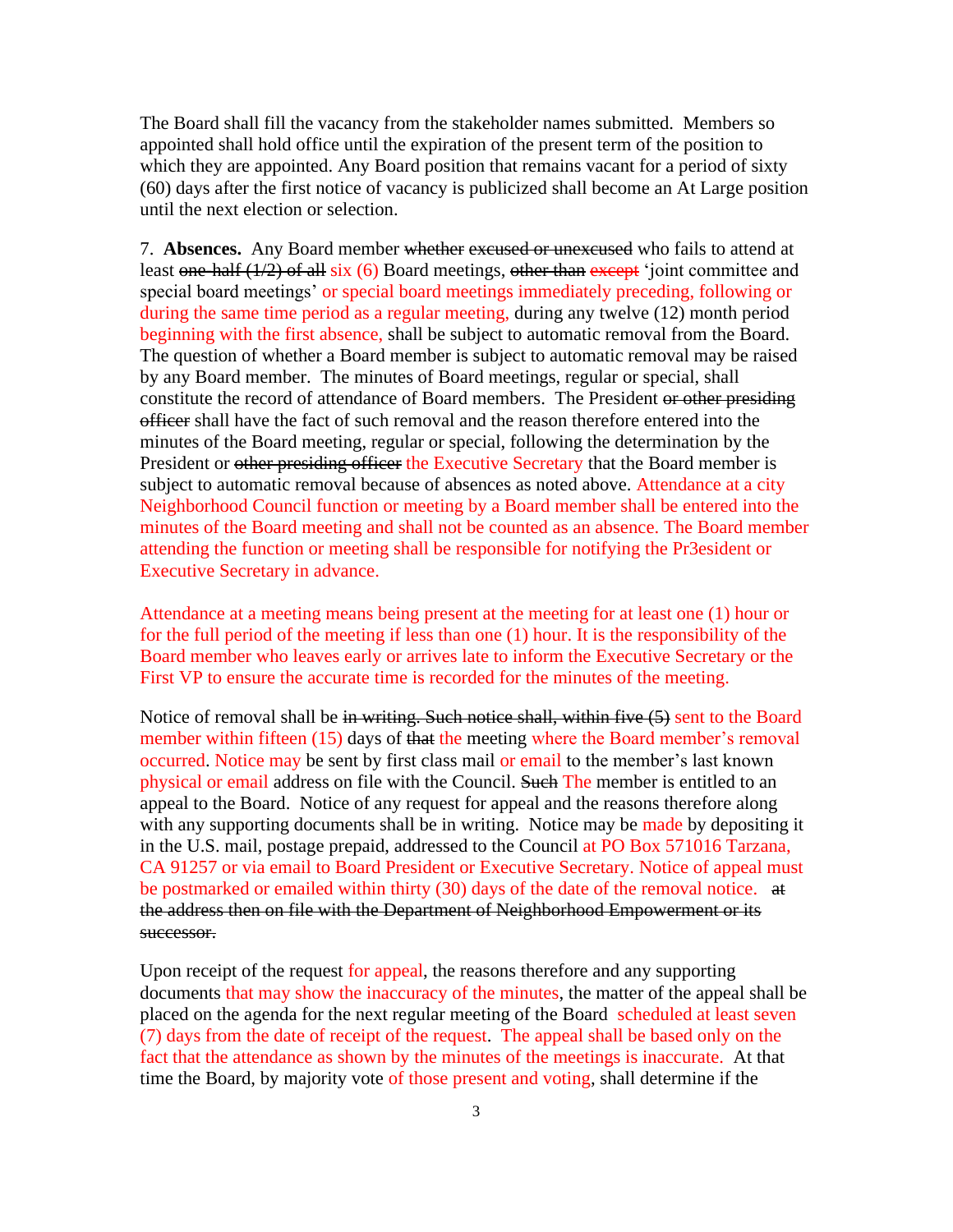removal shall become final. If such the notice of appeal is not postmarked or emailed within the time period specified above thirty (30) days of the initial Board action, or, in the absence of a post mark, the Board member cannot produce proof of mailing within the thirty (30) day period, the removal shall become permanent and notice thereof shall be entered into the minutes of the next regular meeting. Following the expiration of the thirty (30) day period. During any period of appeal, the Board member shall not take part in any actions by the Board.

Any meeting of the neighborhood council Board, scheduled and noticed per the Ralph M. Brown Act (See Article VIII, 1 (a) and (b)), other than those excepted above,  $\frac{1}{2}$ committee and special board meetings' shall constitute a meeting for the purpose of determining Board member attendance.

8. **Censure.** Any Board member whose conduct, other than that described in Article V, 7 above, that would subject him/her to removal shall first be publicly censured at a regular or special meeting. Any three (3) Board members may initiate a censure motion. Such request shall be in writing and shall be delivered to any member of the Executive Committee. The motion shall be placed on the agenda of the next regular meeting scheduled at least fifteen (15) days following the delivery of the request. The censure motion shall be approved by a majority of the Board members present.

8. **Censure.** A motion to censure a Board member may be initiated by (3) Board members. The motion shall be delivered to any officer of the Board or a specific officer member of the Board as may be specified in the bylaws or standing rules of the Neighborhood Council. The motion shall be in writing and provide the specific facts and grounds for the proposed censure including the date(s) and specific conduct relied upon for the motion. The motion shall not be conclusionary, eg "for alleged violations of the Code of Conduct" but shall be a factual statement that describes conduct only and is not intended to embarrass or humiliate the board member.

The Board member, group of Board members or committee responsible for promulgating the agenda shall include the motion on the agenda of the next regular or special Board meeting scheduled at least thirty (30) days following the delivery of the proposed censure motion.

The Board member subject to censure shall be given a minimum of thirty (30) days prior written notice, which may include email sent to the last email address on file with the Neighborhood Council, of any meeting at which the motion to censure will be considered. The notice shall provide the specific facts and grounds for the proposed censure as specified in 1 above. The Board shall also provide a copy of the notice to the Department of Neighborhood Empowerment a minimum of thirty (30) days prior to the meeting at which the motion to censure will be considered.

The Board member subject to censure shall be given a reasonable opportunity to be heard at the meeting, either orally or in writing, prior to the Board's vote on a motion of censure.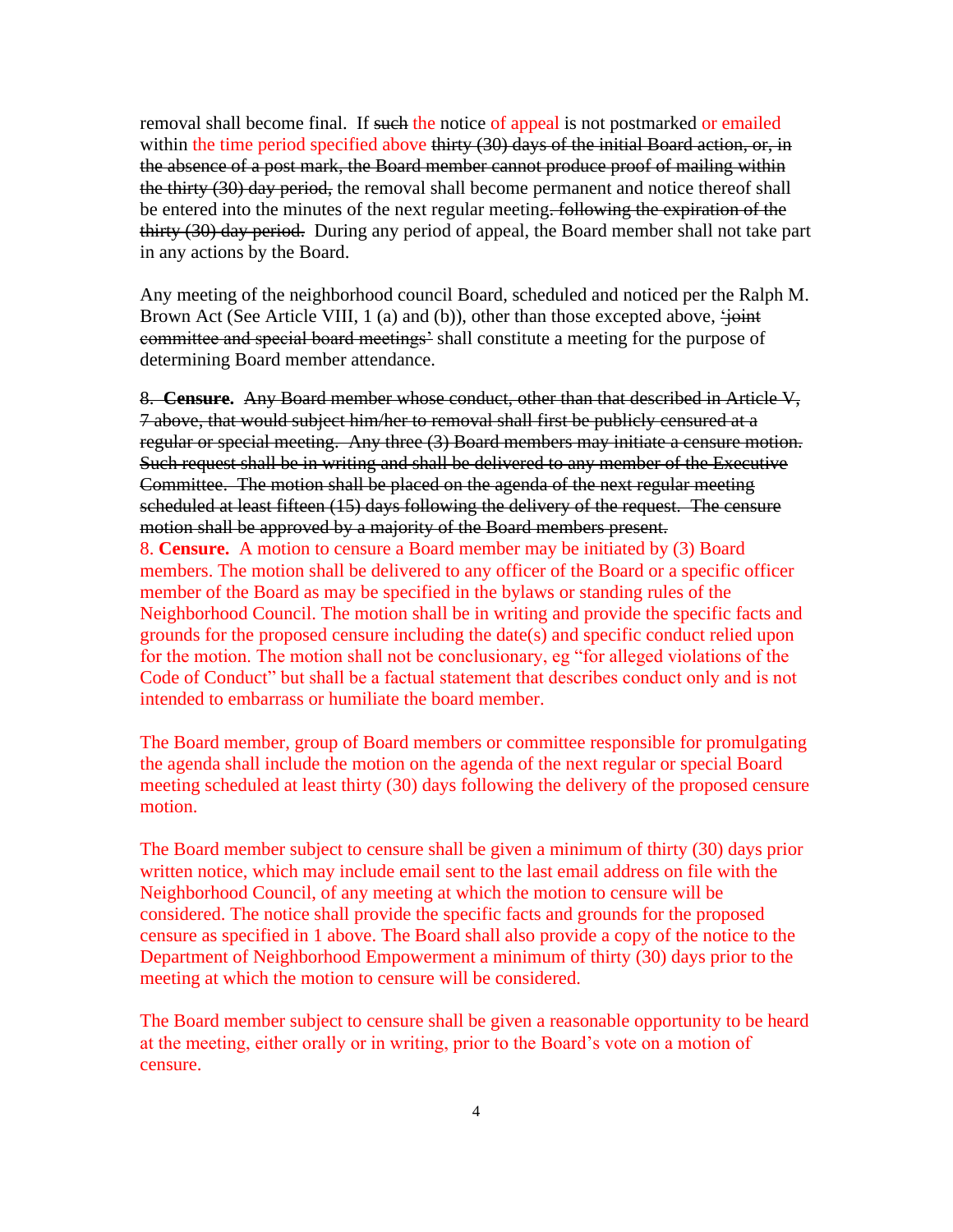The Board shall decide by a majority vote of those present and voting whether or not the Board member should be censured. The Board member who is the subject of the censure motion shall not be counted as part of the majority present and voting and shall not be allowed to vote. For the purpose of censure motions, abstentions shall not be counted as votes.

In no event shall a motion to censure a board member be heard by the Neighborhood Council within sixty (60) days of the next scheduled Board election or selection.

9. **Removal.** Any Board member may be removed for cause, following a good faith determination by the Board that the member has engaged in conduct that is contrary to the rules and directions of the Board. If grounds appear to exist for removal of a Board member under this subsection, the procedure set forth below shall be followed:

- A. The Board member shall be given a minimum of fifteen (15) days prior notice of the proposed removal and the reason for the proposed removal. Notice shall be given by any method calculated to provide actual notice. Any notice given by mail shall be sent by first class mail to the Board member's last known address on file with the Council. Deposit of said notice in an official U.S. Postal Service mailbox with the appropriate postage constitutes actual notice.
- B. The Board member shall be given an opportunity to be heard, either orally or in writing. The hearing shall be held, or the written statement considered, before the Board.

C. The Board shall decide whether or not the Board member should be removed. Any removal of a Board member pursuant to this subsection shall require an affirmative vote of two-thirds (2/3) of the Board members voting.

D. A motion to remove a Board member for cause may be initiated by any three (3) Board members or by a majority vote of the Executive Committee. If initiated by three (3) Board members, the request shall be in writing and shall be delivered to any member of the Executive Committee. The motion shall be placed on the agenda of the next regular meeting scheduled at least fifteen (15) days following the delivery of the request or the vote of the Executive Committee.

E. In any event, no motion for removal for cause shall be considered by the Board until the second regular meeting following a successful vote to censure the Board member who is the subject of the removal motion.

- F. The Board shall seek guidance from the Los Angeles City Attorney's Office prior to removing any Board member pursuant to this Article V.
	- **9. Removal.** A motion to remove a Board member may be initiated by (3) Board members. The proposed motion shall be delivered to any officer of the Board or a specific officer or member of the Board as may be specified in the bylaws or standing rules of the Neighborhood Council. The motion shall be in writing and provide the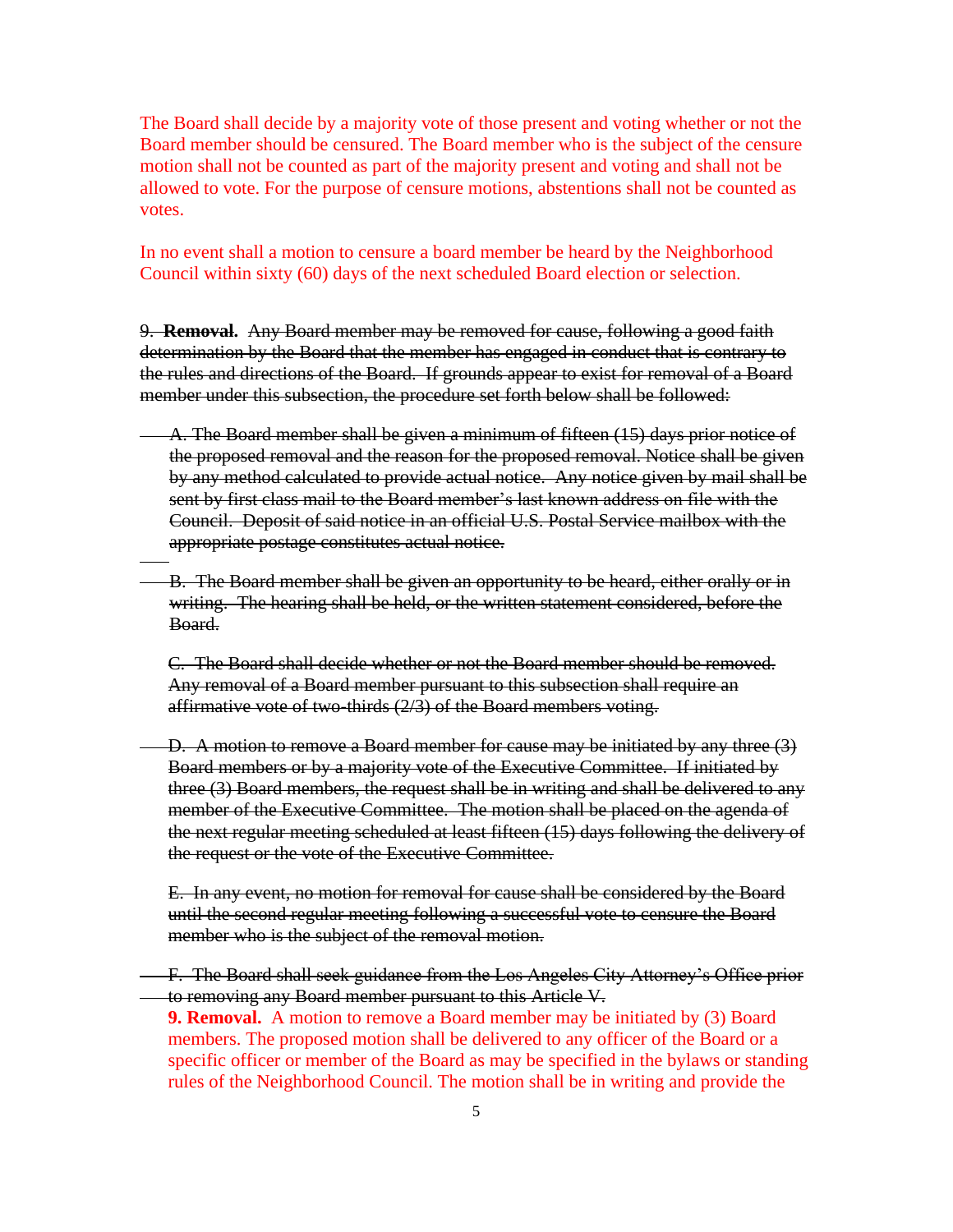specific facts and grounds for the proposed removal action including the date(s) and specific conduct relied upon for the motion. The motion shall not be conclusionary, eg "for alleged violations of the Code of Conduct" but shall be a factual statement that describes conduct only and is not intended to embarrass or humiliate the board member. The motion to remove shall also include a copy of the prior censure motion and the date it was passed.

The Board member, group of Board members or committee responsible for writing the agenda shall list and briefly describe the motion on the agenda of the next regular or special Board meeting scheduled at least thirty (30) days following the delivery of the proposed removal motion.

The Board member subject to removal shall be given a minimum of thirty (30) days prior written notice, which may include email sent to the last email address on file with the Neighborhood Council, of any meeting at which a motion to remove will be heard. The notice shall provide the specific facts and grounds for the proposed removal as specified in 1 above. The Board shall also provide a copy of the notice to the Department of Neighborhood Empowerment a minimum of thirty (30) days prior to any meeting at which a motion to censure will be considered. 4. The Board member subject to removal shall be given reasonable time to be heard at

the meeting, either orally or in writing, prior to the Board's vote on a motion for removal.

The Board shall decide whether or not the Board member should be removed by an affirmative vote of two-thirds (2/3) of the Board members. The Board member who is the subject of the removal motion shall not be allowed to vote and shall not be counted when determining the two-thirds (2/3) majority vote. For the purpose of the removal motion, abstentions shall not be counted as votes.

In no event shall a motion to remove a board member be heard by the Neighborhood Council within sixty (60) days of the next election or selection.

10. **Resignation.** A Board member may resign from the Board. The Board member may notice his/her resignation in writing, to any member of the Executive Committee by oral notice at any Board meeting or by email to the President or the Executive Secretary. or orally at any regular or special meeting. The Board member's resignation shall be placed on the agenda of the next regular or special meeting and shall be approved by a majority vote of the Board members present and voting. If the resignation is approved by the Board, the Board member's position shall be declared vacant and may be filled by the procedures set out in these bylaws.

11. **Outreach.** To the greatest extent possible, all meetings of the Council are to be adequately publicized, including, if possible, notification to area media. Notice of all meetings shall be posted at the locations set forth in the standing rules. The Council shall establish procedures for communicating with all Neighborhood Council community stakeholders on a regular basis in a manner ensuring that information is disseminated evenly and in a timely manner.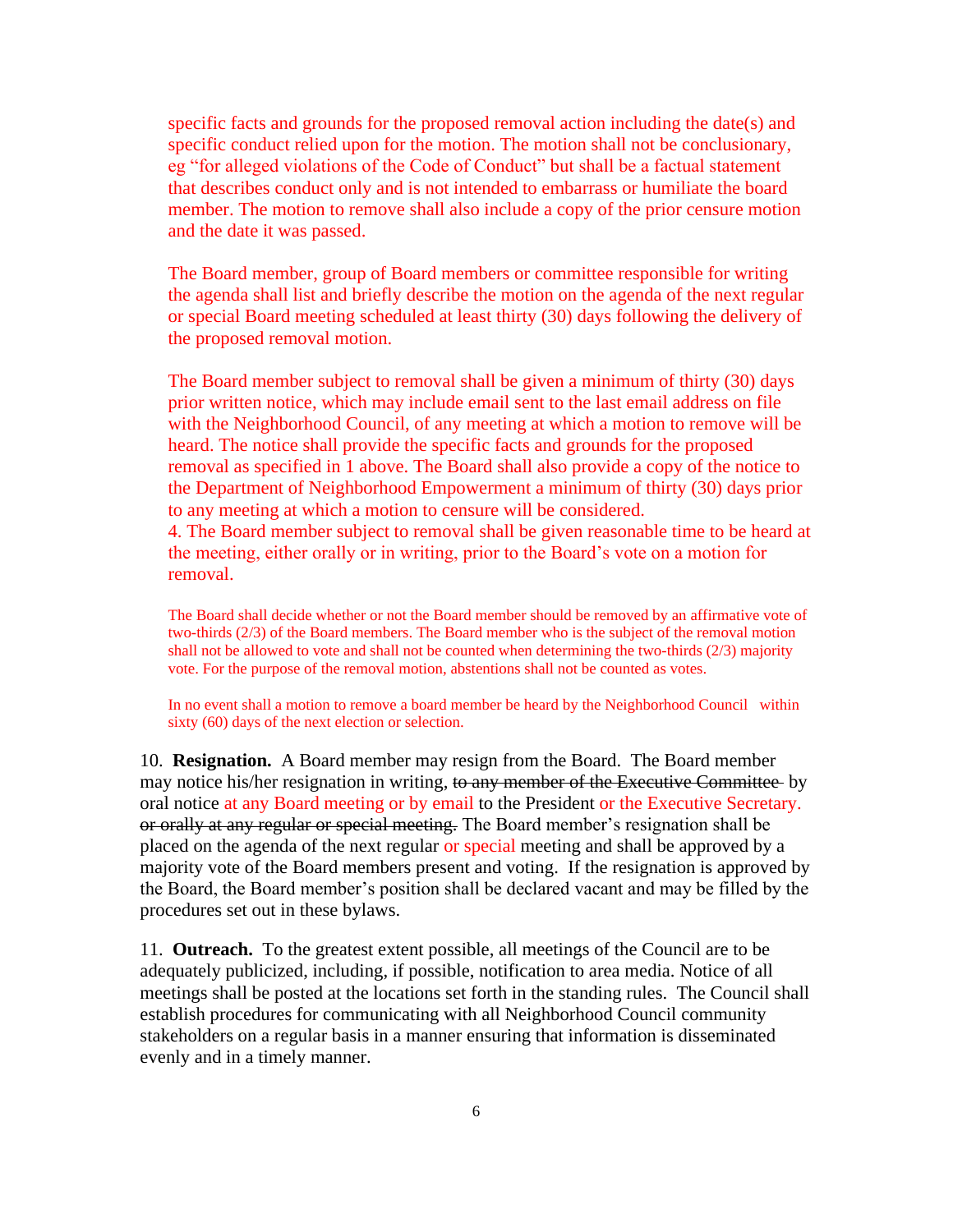## **ARTICLE VI OFFICERS**

1. **Officers of the Board.** The Executive Officers of the Council shall be a President, First Vice President, Second Vice President, Treasurer and Executive Secretary.

#### 2. **Duties and Powers.**

 A. **President.** The President shall preside at all meetings of the Council. The President shall also perform such other duties as may be directed by resolution of the Board.

 B. **First Vice President.** The First Vice President shall have and may exercise all the powers, authority, and duties of the President during the absence of the latter. The First Vice President shall also perform such other duties as assigned by the President or Board.

 C. **Second Vice President**. The Second Vice President shall have and may exercise all the powers, authority, and duties of the President during the absence of the President and First Vice President. The Second Vice President shall also perform such other duties as assigned by the President or Board.

 D. **Executive Secretary.** The Executive Secretary or his/her designee shall prepare and maintain full and correct records of all meetings of the members and of the Council, which records shall be prepared within ten (10) days after the meetings by the next regular Board meeting. The Executive Secretary shall also perform such duties as may be assigned to him/her by resolution of the Board.

E. **Treasurer.** The Treasurer, under the control and direction of the Council, shall

- provide and maintain full and complete records of all the assets and liabilities of
- the Council. Subject to limitations and control as may be imposed by the
- Governing Board, the Treasurer shall have custody of all funds, valuable papers,
- and other assets of the Council. The disbursement of funds shall require the
- signatures of the Treasurer and such other officer or officers as the Governing
- Board may designate. The Council's financial records and account books shall be open and available for inspection by stakeholders and the general public.
- **E. Treasurer.** The Treasurer, under the control and direction of the Council, shall provide and maintain full and complete records of all the assets and liabilities of the Council. Subject to the limitations and control as may be imposed by the Governing Board and/or the City of LA, the Treasurer shall have custody and/or control of all financial documents and other financial assets of the Council. The disbursement of funds shall require prior approval of the Governing Board via an approved budget, the signature(s) of the Treasurer and such other officer or Board memberas the Governing Board and/or the City of LA may designate. The Council's financial records and account books shall be open and available for inspection by stakeholders and the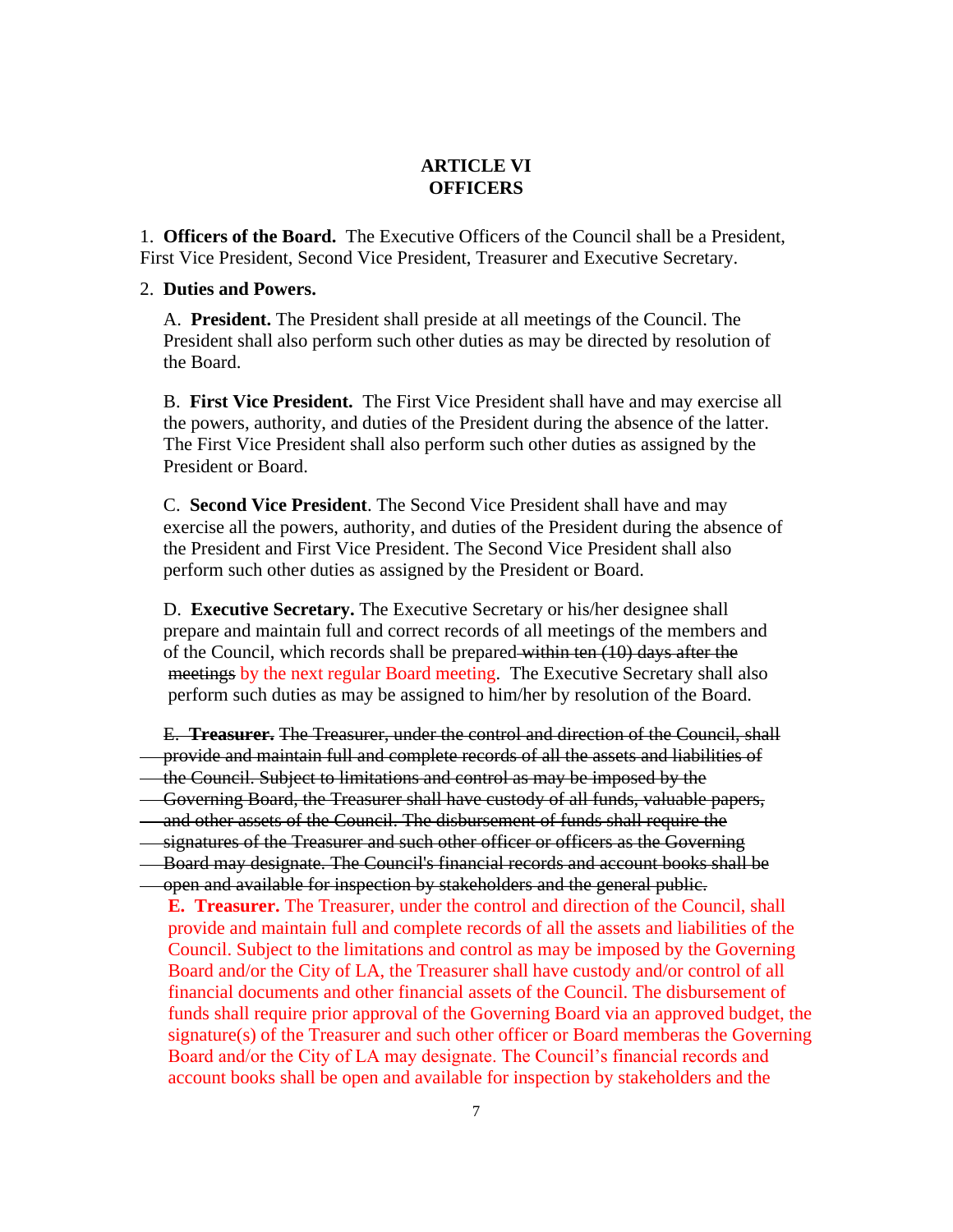general public on the Council's web site and upon written request.

3. **Selection of Officers.** Officers shall be elected by the Governing Board. All officers shall be members of the Board of Governors. The election of officers shall take place at the first meeting of the Board after the Certification of the Board member election unless otherwise provided by these bylaws the standing rules of the Council. Thereafter, so long as neighborhood council elections are held on a two (2) year cycle, in the years with no elections the officers shall be elected at the first meeting following the anniversary of the previous Certification. If for any reason there is no meeting on the anniversary of the previous certification, then officers shall be elected at the next regular or special meeting thereafter. The Board may elect one (1) of their number to fill any vacancy that may occur among the officers prior to any regular election of officers. If there are more than two (2) candidates running for any one (1) officer position, the election shall be decided by a plurality of the votes cast. Any person so elected shall serve until the next regular election of officers. Any officer who ceases to be a member of the Governing Board for whatever reason shall forfeit his/her position as an officer of the Council.

4. **Officer Terms.** Officers shall serve for a one (1) year term Officers shall be elected at the first meeting following the certification of the Board election and shall serve until the meeting following the certification of the next Board election, unless sooner removed by a majority vote of the Board of Governors or by action of Article VI, 3. If, for some unforeseen reason, any newly elected Board is unable to immediately elect new officers pursuant to VI, 3 of these bylaws, then the previously elected officers shall serve until the election of their successors. If the previous President, 1st Vice President, and 2nd Vice President are no longer eligible to serve, then members of the newly elected board shall be appointed as interim President and 1st Vice President as follows: the member with the greatest number of election votes will be interim President and the member with the next greatest number 1st Vice President. If the previously elected Treasurer is no longer eligible to serve and it becomes necessary in order to carry on the business of the Neighborhood Council before the Board is able to elect permanent officers, the Interim President, or in his/her absence the interim 1st Vice President may appoint one of the newly elected board members as the interim Treasurer

# **ARTICLE VII COMMITTEES AND THEIR DUTIES**

The Governing Board may establish standing and ad hoc committees as deemed necessary for the accomplishment of the purposes of the Council.

#### 1. **Standing Committees.**

The Executive Committee shall consist of the Officers of the Board. At least three (3) members of the Executive Committee shall be present to conduct an Executive Committee meeting. The Executive Committee shall set the agenda for the Board meetings. It may recommend actions to the Board of Governors. Decisions of the Executive Committee shall be by a majority vote of those present. The President, with the approval of the Board, may create standing committees to carry out the business of the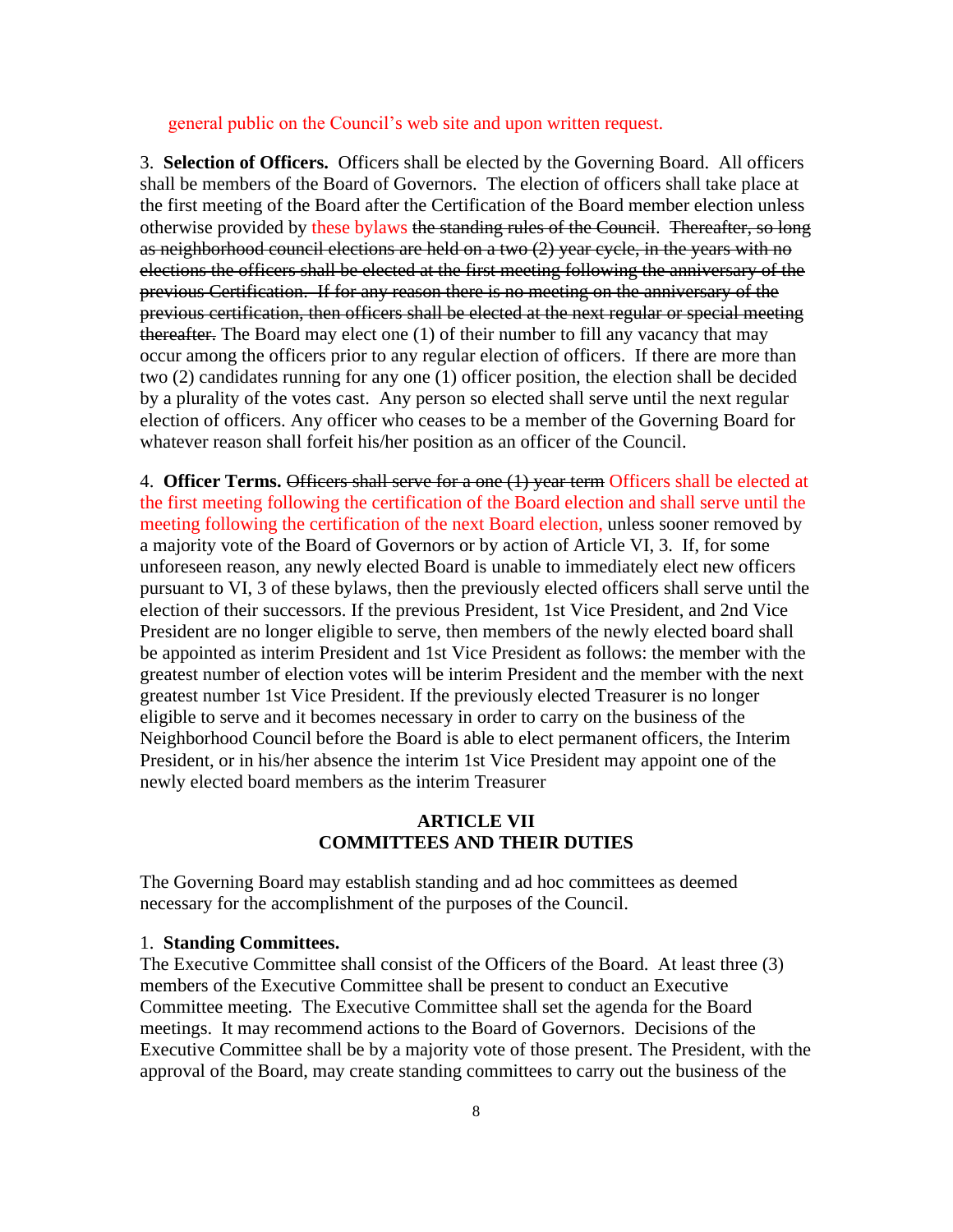Neighborhood Council.

**2. Ad Hoc Committees.** Ad hoc committees that include non-board member stakeholders shall be agenized, noticed, and conducted in keeping with the Brown Act. 3. **Committee Creation and Authorization.** The duties and powers of those committees, standing and ad hoc, created pursuant to Article VII shall be set out in the Standing Rules of the Council.

#### **ARTICLE VIII MEETINGS**

1. **Meeting Time and Place.** Meetings of the Board, as defined by the Ralph M. Brown Act (California Government Code §54950.5 et seq) shall be held within the Council area at least once per calendar quarter, at a time and place fixed by the Executive Committee. The Governing Board may, in its discretion, set meetings to occur more frequently.

The President, or in his/her absence, the First Vice President, or a majority of the Board may call a special meeting of the Board at any time. Unless otherwise provided by these bylaws or the standing rules, the President, or in his/her absence, the First Vice-President, or the Board majority calling such special meeting, shall fix the time and place of special meetings. Special meetings must be publicly noticed at least twenty-four (24) hours prior to the meeting. Reasonable effort shall be made to notify all Governing Board members of the special meeting at least twenty-four (24) hours prior to the meeting.

2. **Agenda Setting.** As set out in Article VII, 1, the Executive Committee shall set the agenda for the Board.

3. **Notifications/Postings.** At a minimum, Meeting notices shall be posted in compliance with the Ralph M. Brown Act and in compliance with City of Los Angeles Neighborhood Council posting policy. An updated listing of the Neighborhood Council's physical posting location(s) shall be listed kept on file with the Neighborhood Council in the standing rules

4. **Reconsideration.** The Board may reconsider and amend its action on items listed on the agenda if that reconsideration takes place immediately following the original action or at the next regular meeting. The Board, on either of these two (2) days, shall: (1) Make a Motion for Reconsideration and, if approved, (2) hear the matter and Take an Action. If the motion to reconsider an action is to be scheduled at the next meeting following the original action, then two (2) items shall be placed on the agenda for that meeting: (1) A Motion for Reconsideration on the described matter and (2) a proposed action should the motion to reconsider be approved. A Motion for Reconsideration can only be made by a Board member who has previously voted on the prevailing side of the original action taken. If a Motion for Reconsideration is not made on the date the action was taken, then a Board member on the prevailing side of the action must submit to a member of the Executive Committee a request that the matter of reconsideration be placed on the agenda of the next Board meeting. Such request must be made a soon as practicable after the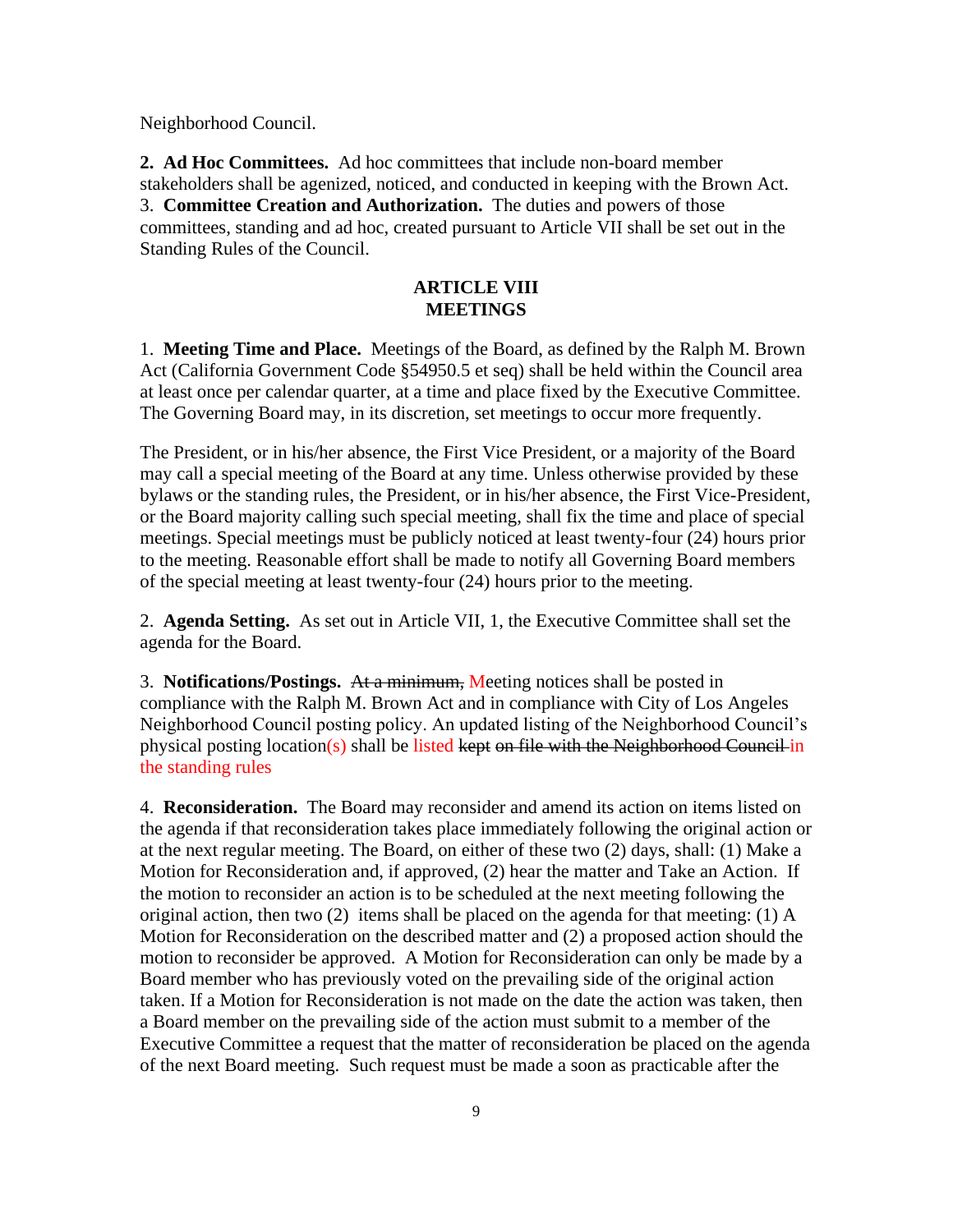meeting where the matter was originally heard but in no event less than seven (7) days prior to the meeting following the meeting during which the matter was heard.

#### **ARTICLE IX FINANCES**

A. The Council shall review its fiscal budget and make adjustments as needed to comply with City laws and City administrative rules, and to keep in compliance with Generally Accepted Accounting Principles (GAAP) and the City's mandate for the use of standardized budget and minimum funding allocation requirements.

B. The Council shall adhere to all rules and regulations promulgated by appropriate City officials regarding the Council's finances, where the term "appropriate City officials" means those officials and/or agencies of the City of Los Angeles who have authority over Neighborhood Councils.

C. All financial accounts and records shall be available for public inspection at the office of the Council, if available. If the Council does not have an office, the records shall be available at the local City Council field office. Any public inspection shall be by appointment only made with the Treasurer.

D. Each month, the Treasurer shall provide to the Board detailed reports of the Council's accounts.

E. At least once each quarter, the President or other member of the Executive Committee other than the Treasurer, shall examine the Council's accounts and attest to their accuracy before submitting the documentation to the Department for further review.

## **ARTICLE X ELECTIONS**

1. **Administration of Elections.** The Council's election will be conducted pursuant to any and all City ordinances, policies and procedures pertaining to Neighborhood Council elections.

#### 2. **Governing Board Structure and Voting.**

A. The area representatives shall be elected by the stakeholders from their particular area. Any person who has a stakeholder interest in both of the North and South areas defined in Article V shall be allowed to vote in only one (1) of the two (2) areas. In addition to three (3) area representatives, all stakeholders who live, work, or own property within the Council boundaries may vote for two (2) residential renters, four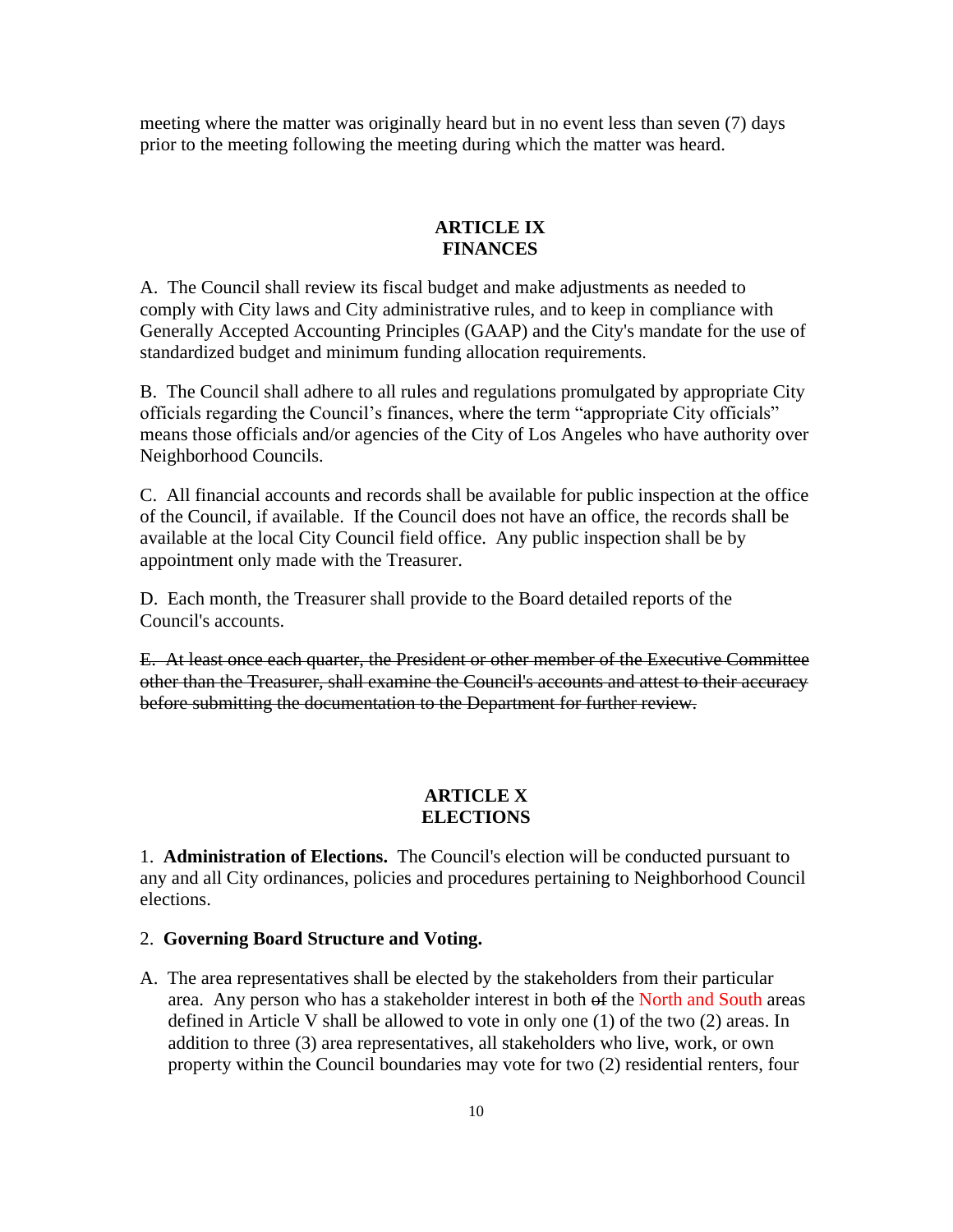(4) homeowners, three (3) business representatives and four (4) at large representatives.

B. Those stakeholders who live, work, or own property in the neighborhood and also those who declare a stake in the neighborhood as a community interest stakeholder shall be eligible to run for and vote for the two (2) reserved at large representative board seats.

See Attachment B.

3. **Minimum Voting Age.** Stakeholders who are eighteen (18) years of age or older on the day of the election are eligible to vote for members of the Board of Governors.

4. **Method of Verifying Stakeholder Status.** Stakeholders must present evidence of their particular claimed stakeholder status prior to participating in any election. If, at any election, a "vote by mail" or "online voting" system is used, all persons who desire to vote by mail must pre-register and present proof of stakeholder status prior to participating in such election.

5. **Restrictions on Candidates Running for Multiple Seats.** Stakeholders may run for only one (1) Board member position at any one (1) election.

#### 6. **Other Election Related Language.**

 A. All elections shall be determined by plurality vote of those voting. No stakeholder may vote by proxy. No write-in candidates shall be allowed at any election.

# **ARTICLE XI GRIEVANCE PROCESS**

A. Any stakeholder may submit a grievance to a member of the Executive Committee or to the neighborhood council by US Mail, postage prepaid to the address on file with the Department of Neighborhood Empowerment.

B. All grievances shall be in writing and shall contain the following information:

1. A brief statement of the facts of the grievance, but in no event more than one type written page (12 pt. Times New Roman or larger font) or two hand-written pages. .

2. The date of the meeting the conduct out of which the grievance arose occurred.

3. The name and contact information of the person claiming to be aggrieved.

A grievance shall be valid if it states facts that involve a violation of the Council's bylaws, a standing rule or rules, the code of civility, a policy promulgated by appropriate City officials as previously defined in these bylaws or a violation of an applicable rule or guideline. In no event shall a disagreement with legitimately determined policies or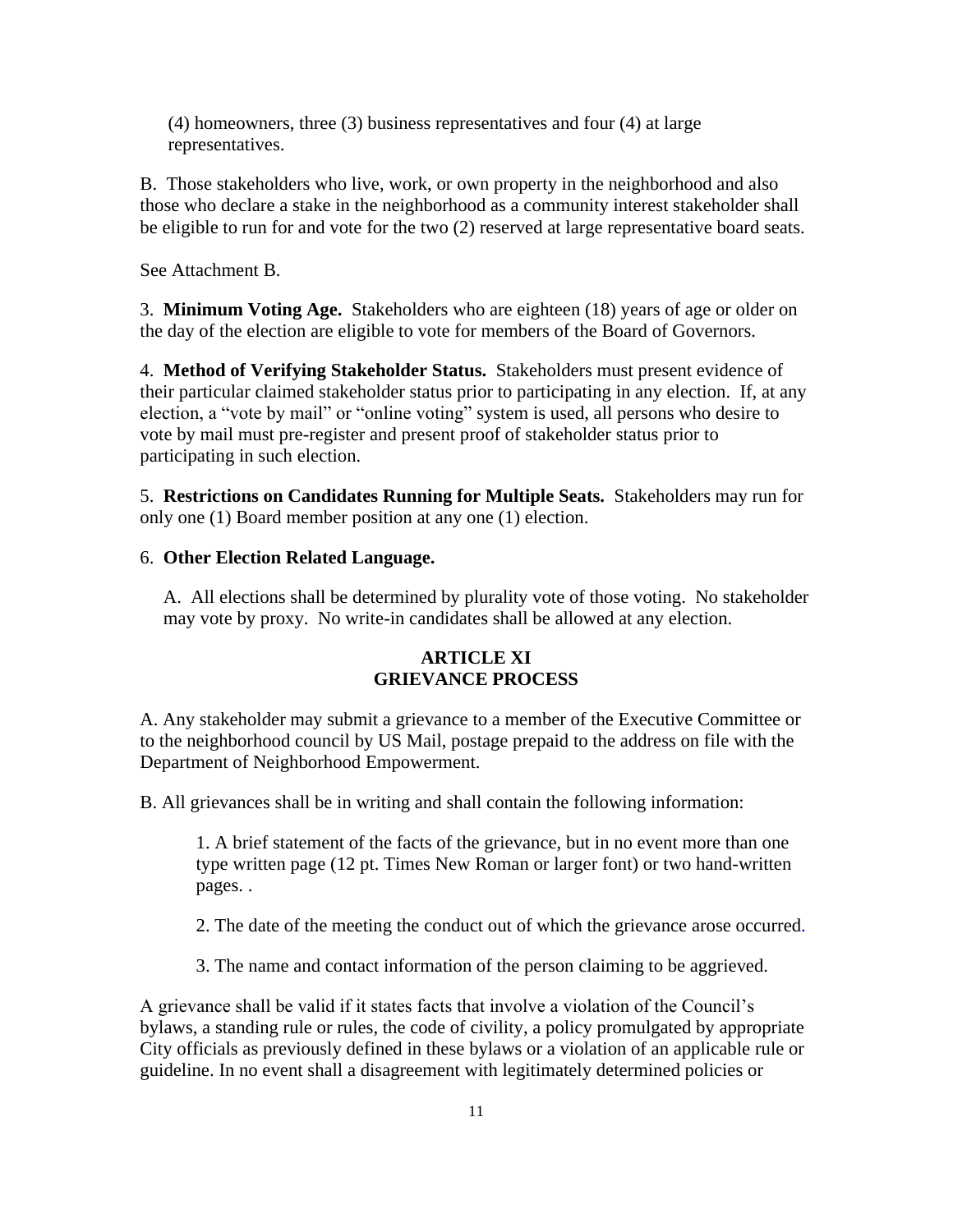positions of the Council be considered a grievance for the purpose of this section. Grievances may not be filed against an individual board member.

C. The grievance shall be placed on the agenda at the next regular meeting of the Council if received at least two (2) weeks prior to the meeting date. If the grievance is received less than two (2) weeks prior to the next regular meeting date it shall be placed on the agenda of the following regular meeting.

D The President, with the consent of the Board, shall establish an ad hoc grievance committee comprised of three (3) board members excluding members of the Executive Committee.

E. Within two (2) weeks of the committee's selection, the Executive Secretary, or in his/her absence, the Second Vice President, shall coordinate a time and place for the panel to meet with the person(s) submitting the grievance to determine if the grievance is valid and if so, discuss ways in which the dispute may be resolved. The meeting will be scheduled for a time not to exceed forty-five (45) days from the time the ad hoc committee is created. The Executive Secretary or Second Vice President shall not be present at any of the meetings of the committee.

Within thirty (30) days following such meeting, a member of the committee shall prepare a written report to be forwarded by the Executive Secretary or the Second Vice President to the Board outlining the panel committee's collective determination regarding the validity of the grievance and any recommendations for resolving the grievance. The grievance shall be placed on the agenda for the next regular meeting of the Board if the report is received at least seven (7) days prior to the meeting date. If the report is received less than seven (7) days prior to the next regular meeting date it shall be placed on the agenda of the following regular meeting. The Board may receive a copy of the committee's report and recommendations prior to a Board meeting, but, in accordance with the Brown Act, the matter shall not be discussed among the Board members until it is heard publicly at the next regular Council meeting.

F. If the committee report upholds the grievance, the Board shall take appropriate steps to address the grievance and, if necessary, take corrective action to resolve it. Such resolution shall be the subject of a regularly made motion which shall carry if approved of by a majority of those present and voting.

G. Board members are not permitted to file a grievance against another Board member or against the Council, except as permitted under the City's grievance policy. The Neighborhood Council grievance review process will be conducted pursuant to any and all City ordinances, policies and procedures pertaining to Neighborhood Council grievances.

# **ARTICLE XII PARLIAMENTARY AUTHORITY**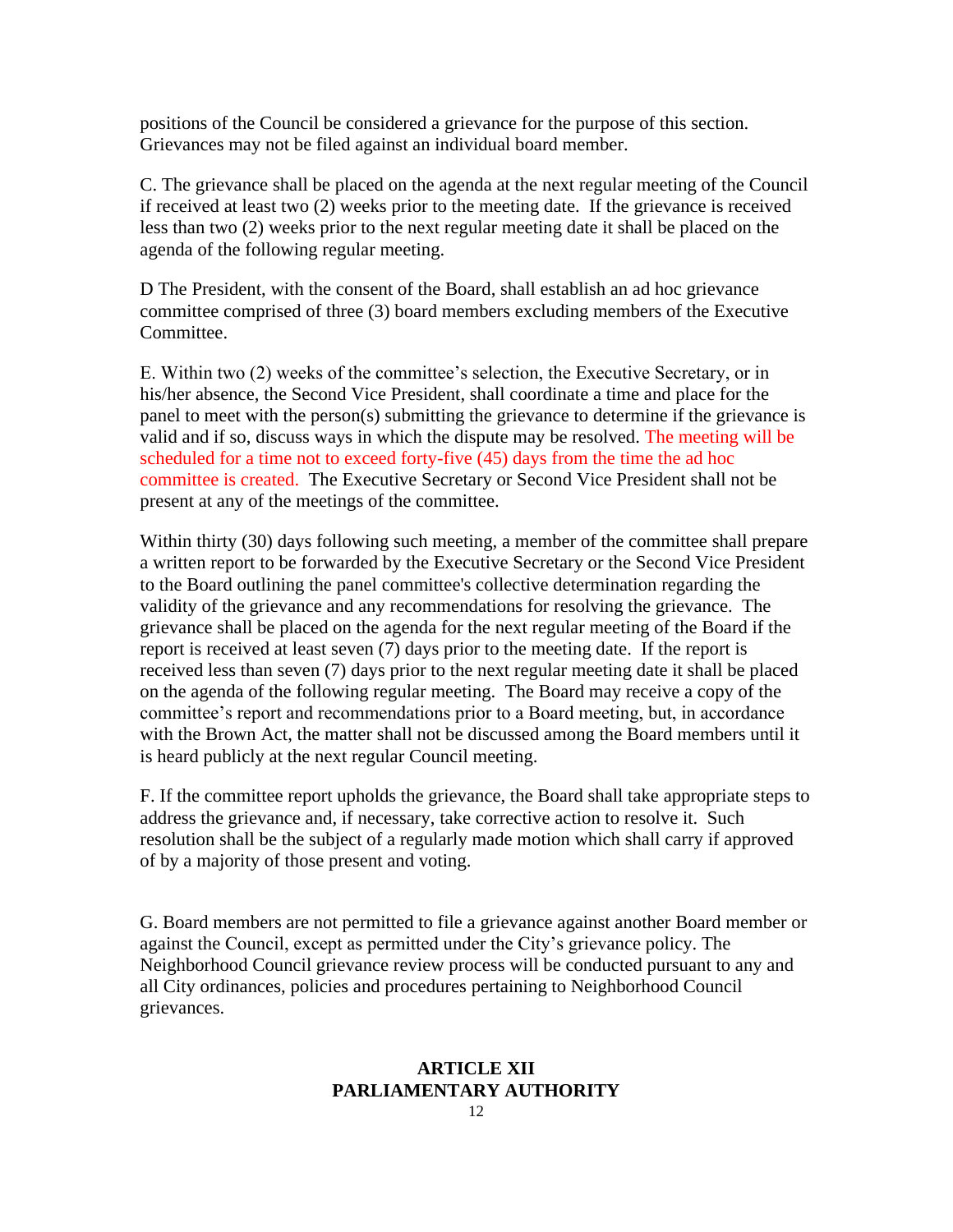In the absence of applicable law, other rules of conduct or any standing rules adopted by the Board, Roberts Rules of Order,  $10<sup>th</sup>$  Edition shall be the method for running a meeting.

## **ARTICLE XIII AMENDMENTS**

Any Application for amendment of these bylaws shall be approved by a two-thirds (2/3) vote of the Board. However, no vote may be taken on any such Application unless the proposed amendment(s) have been posted on the Councils web site for at least thirty (30) days and that fact has been publicized by at least two (2) electronic mailings to the Councils E-mail list not less than seven (7) days apart. and by posting at the Councils regular posting locations. The first email notification and location posting shall be contemporaneous with the posting on the web site. Such E-mail notifications and postings shall invite comment from the stakeholders, either in writing or by public comment at the Board meeting where the matter is on the agenda for Board approval.

The application for amendment of the bylaws and the resolution of the Board of Governors or minutes of the meeting where the resolution was passed shall then be forwarded to the Department of Neighborhood Empowerment, its successor or designee for approval. Upon notice of approval of the application for amendment of the bylaws by the Department of Neighborhood Empowerment, its successor or designee and/or the Board of Neighborhood Commissioners, their successor or designee, the amendment(s) shall become effective.

## **ARTICLE XIV COMPLIANCE**

1. **Code of Conduct-**- Board members will abide by the Commission's Board of Neighborhood Commissioners Neighborhood Council Board Member Code of Conduct Policy.

2. **Training.** All Board members shall complete Ethics training and all other required training in conformity with the policies promulgated by those city agencies having jurisdiction over Neighborhood Councils.

3. **Self-Assessment.** The Board shall adopt a standing rule to establish a procedure for biennial self-assessments as set out in Article VI, 1 of the Plan for a Citywide System of Neighborhood Councils as amended February 20, 2009 or as required by an further amendments to the Plan.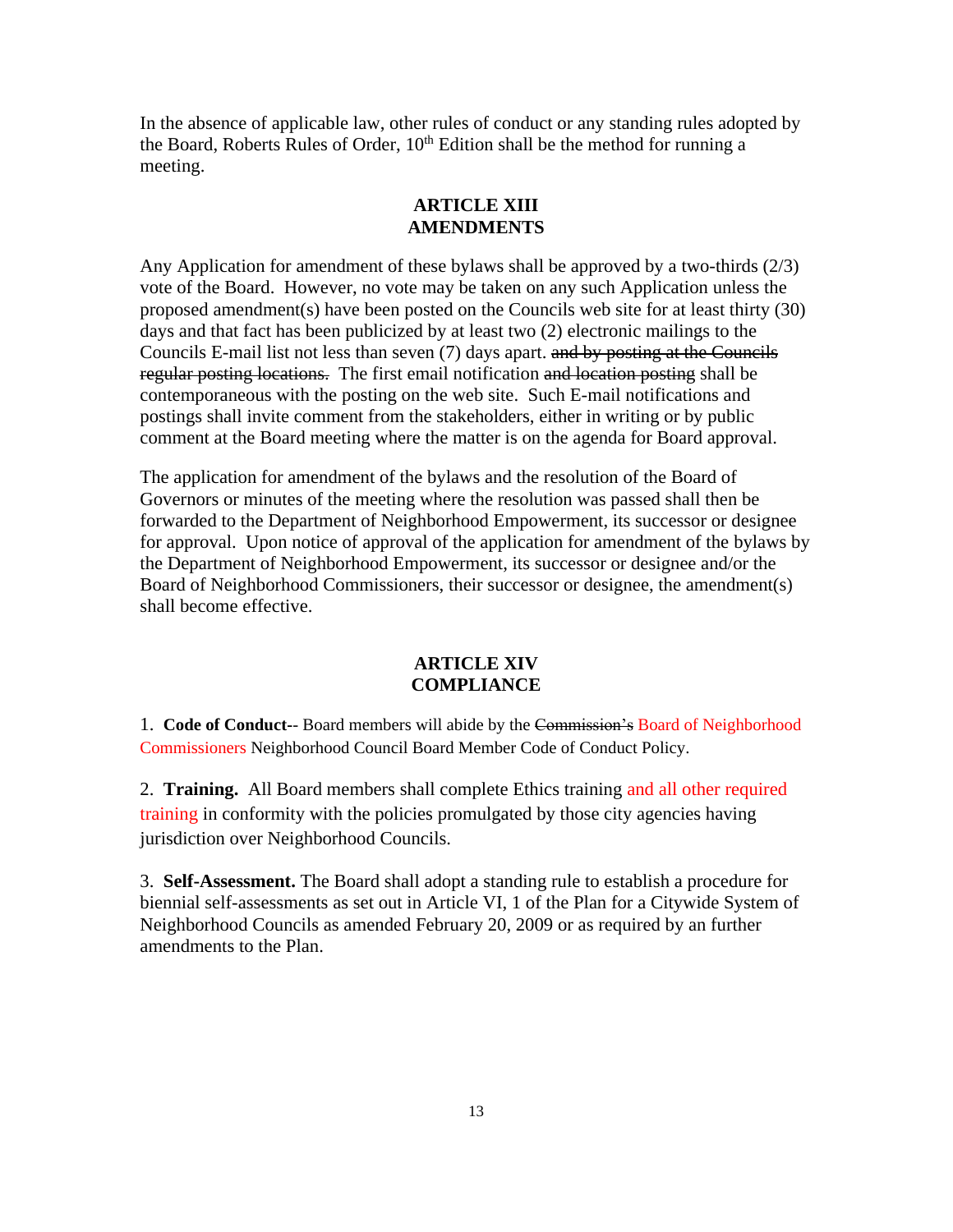

**ATTACHMENT A - Map of Tarzana Neighborhood Council**